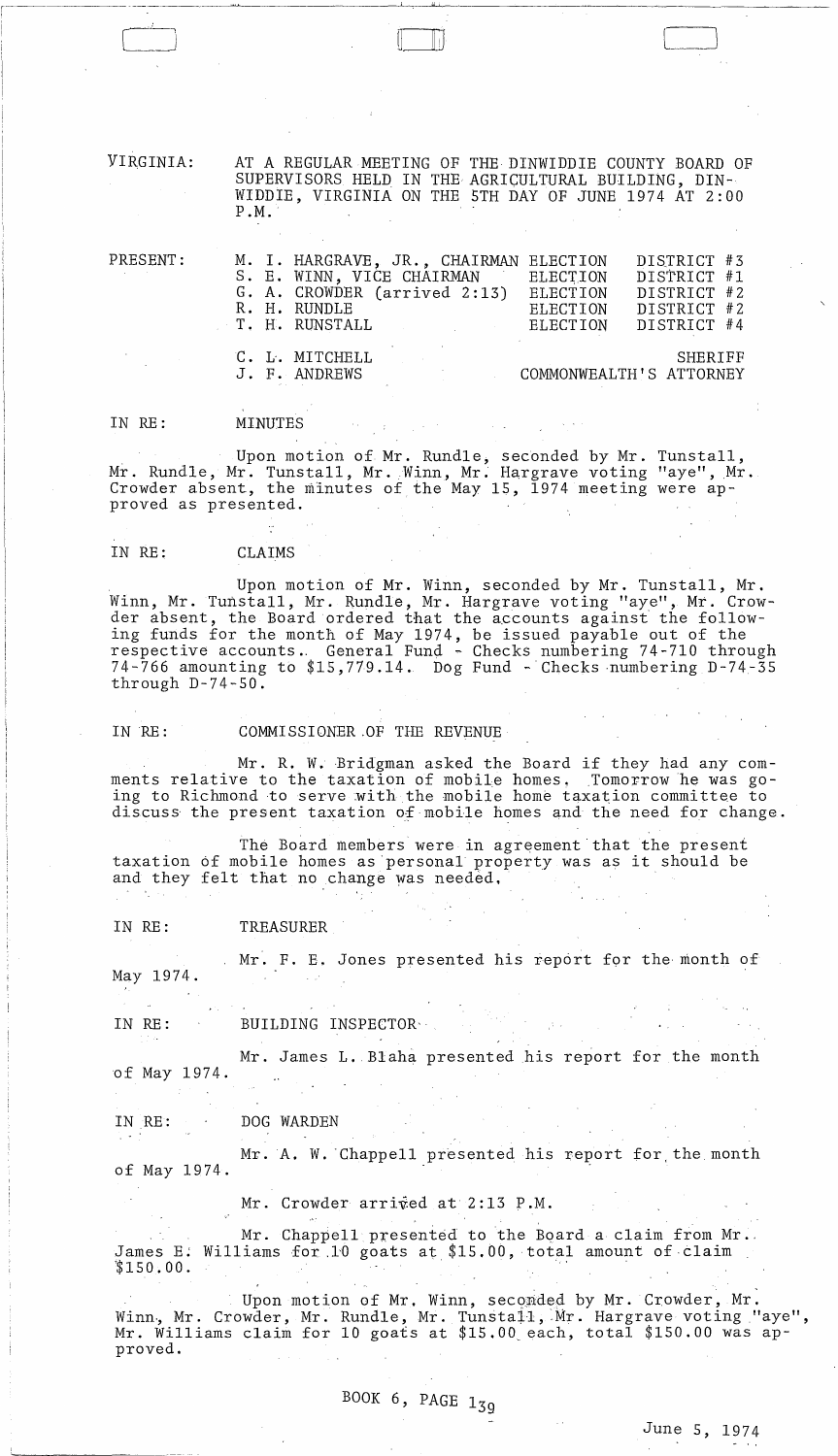IN RE: ADDITIONAL INSTRUCTIONS FROM THE BOARD TO THE DOG WARDEN

At the last meeting, the Board gave the dog warden instructions on how to carry out his duties. Since then, there has been a feeling both by Mr. Chappell and the Board that the matter had not been properly resolved, particularly the shooting of dogs prior to capture.

Upon motion of Mr. Winn, seconded by Mr. Rundle, all members voting "aye", the dog warden was given the following instructions.

1. Whenever practical an attempt will be made to trap the dog, particularly in the populated areas of the County. When this fails or circumstances indicate immediate disposal of the dog is necessary, the dog warden may shoot the dog.

2.  $-Dogs$  will be re $t$ ained 10 days before they will be disposed of.

#### IN RE: DOG WARDEN'ASKED FOR PORTABLE HIGH PRESSURE WASHER

Mr. Chappell asked the Board of Supervisors to purchase him a portable high pressure washer so that he may clean and disinfect his dog pound. At the present time this is not done on a regular basis. Ittcould also be used at the new dog pound upon its completion. The Board discussed this matter at length.

Upon motion of Mr. Rundle, seconded by Mr. Tunstall, all memhers voting "aye", the County Administrator was instructed to determine the'proper equipment needed by Mr. Chappell and to find out if this equipment was already in the possession of the landfill department, and further, to report his findings at the next meeting.

IN RE: MEETING WITH S P C A

The County Administrator was instructed to arrange an informal meeting with the S P C A so that any other problems that existed could be ironed out.

#### IN RE: DEPARTMENT OF SOCIAL SERVICES

Mrs. Jackie Lee case worker for the Department of Social Services appeared before the Board with two State and Local Hospitalization applications.

Upon motion of Mr. Tunstall, seconded by Mr. Rundle, Mr. Tunstall, Mr. Rundle, Mr. Winn, Mr. Crowder, Mr. Hargrave voting "aye", the SLH application of Emma Howard was approved. Mrs. Lee recommended approval.

Mr. Rundle moved that the application of Ennis C. James, Jr., be approved. There was no sedond. The vote was as follows: Mr. Rundle "aye", Mr. Crowder, Mr. Winn, Mr. Tunstall, Mr. Hargrave "nay", Motion was defeated. Mrs. Lee recommended approval.

### IN RE: SUPERINTENDENT OF SCHOOLS

 $\sim$ 

 $\sim$   $\sim$   $\sim$ 

Mr. T. W. Newsom-stated he had no report for the Board but would appear at the next meeting with the final budget for the fiscal year 1973-74.

### IN RE: DINWIDDIE COUNTY WATER AUTHORITY

Mr. Robert Ritchie appeared before the Board and answered questions relative to the progress being made on providing water and sewer for the residents of Northern Dinwiddie. Mr. Ritchie stated that the engineering firm of R. Stuart Royer and Associates had not given him any date that they would be ready to receive bids on the grien him any date that

 $\mathcal{A}=\mathcal{A}^{\mathcal{A}}$  , where  $\mathcal{A}^{\mathcal{A}}$ 

 $\mathcal{O}(\sigma)$  in the same  $\mathcal{S}_0$ 

 $\sim$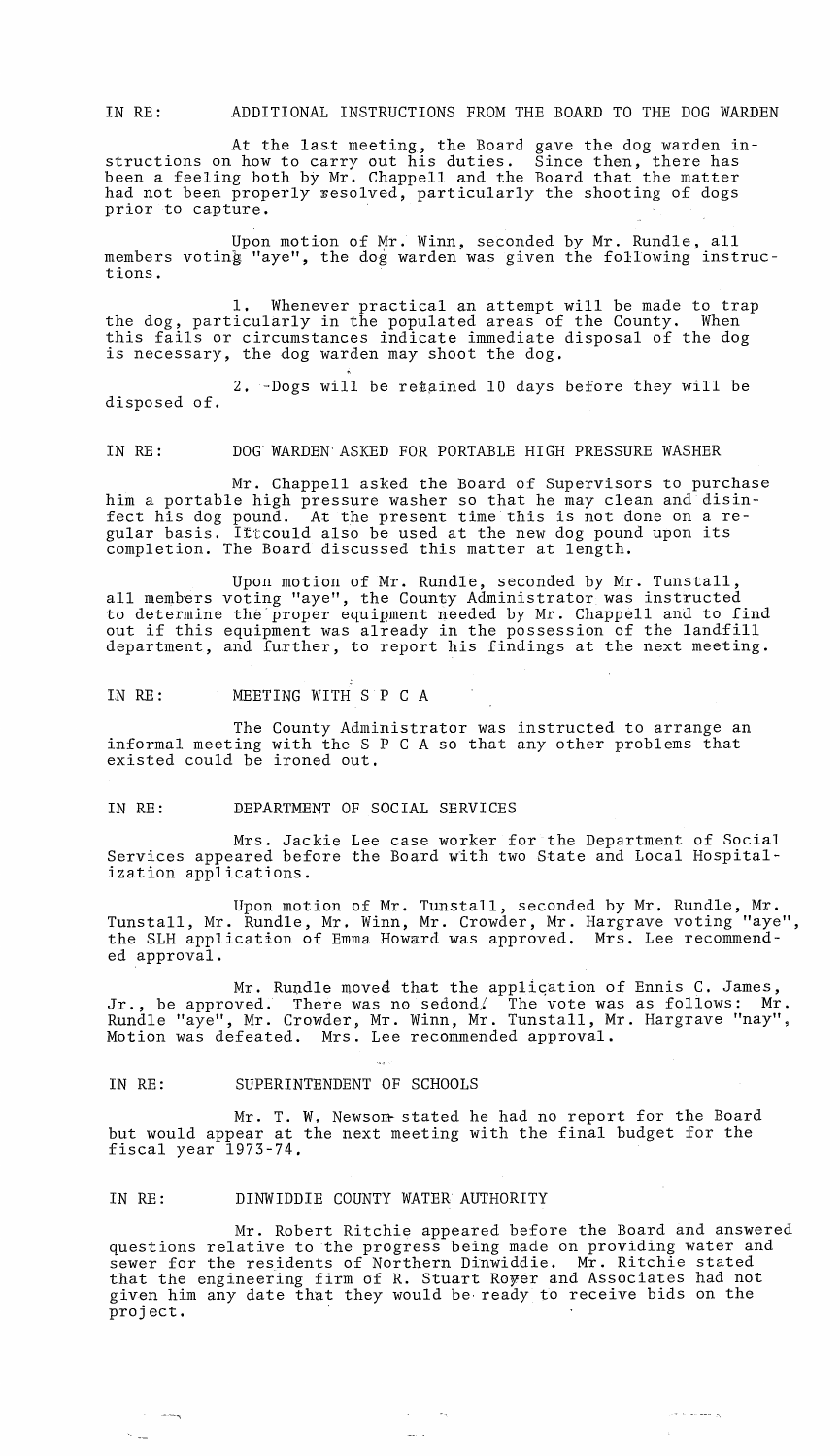IN RE: LAKE JORDAN SEWER & WATER FACILITIES

Mr. Ritchie along with Mr. Ralph H. Eckley of Scartz and Eckley Inc., a land surveying and civil engineering firm and Mr. Morton Burstein, construction manager for Hatcher Run Development Company requested the Board approve a resolution to be forwarded to the State Water Control Board indicating that the County was aware of the Hatcher Run 'Company's ,desire to place a central water and central sewer system on their Lake Jordan Proprety, and that upon compliance with all the ru1es and regulations of the State Water Control Board and the State Health Department, the County would issue the necessary building and use permits.

\_\_\_\_ ---WJII''\_---"-'-\_\_\_\_\_\_\_\_\_\_\_ ~~ \_\_\_\_\_\_\_\_ \_

I'

After a period of discussion, the Chairman advised Mr. Ritchie, Mr, Eckley and Mr. Burstein that this matter would be discussed with the Commonwealth's Attorney during an· executive session of the Board later in the day. After returning to open session, the Board would acto on this resolutioh.

IN RE: STATEMENT OF VALUES

Mr. M. L. Duke, of Southside Insurers, presented to the Board the following statement of values:

|                                     | Present | Proposed |
|-------------------------------------|---------|----------|
| Clerk's Office<br>$\sim 80\pm 0.01$ | 42,000  | 46,000   |
| Courthouse<br>医血管 经营                | 246,000 | 271,000  |
| Health Center                       | 90,000  | 99,000   |
| County Office Building              | 167,000 | 184,000  |
| Jail                                | 323,000 | 355,000  |
| Dinwiddie Fire Station              | 31,000  | 34,000   |
| Landfill Building.                  | 20,000  | 21,000   |

Upon motion of Mr. Winn, seconded by Mr. Tunstall, Mr. Winn, Mr. Tunstall, Mr. Crowder, Mr. Rundle, Mr. Hargrave voting "aye", the proposed statement of values was approved as presented.

IN RE: VIRGINIA DEPARTMENT OF HIGHWAYS 1973 MASTER PLAN

Upon motion of Mr. Rundle, seconded by Mr. Winn, all members voting "aye", the following resolution was adopted:

WHEREAS, the Highway Department has made a study of the secondary roads in Dinwiddie County and in particular those sections of roads that are classified as non-tolerable based on Highway standards; and

WHEREAS, these sections of roads have been placed in classifications and priorities given according to needs as presently seen; and' .. "-

WHEREAS, from these studies, which include a projection of funds, a Master Plan has been prepared looking forward to correcting the non-tolerable conditions to tolerable and in agcordance with the design standard.

NOW, THEREFORE, this Board has reviewed this Master Plan and does hereby concur with the basic concept presented therein.

IN RE: . . . . . COLLIER YARD RAILROAD CROSSING

At a previous meeting, Mr. R. V. Lancaster, III, Resident Engineer for the Petersburg Residency Office, reported to the Board that the Virginia Department'of Highways was considering building an overpass at the Collier Yard Railroad Crossing on 'Route 604. The cost of the project would be approximately  $$400,000.00$ , with the railroad assuming  $1/3$  of the cost. In order to have the funds available to do this project this year, projectis stheduled for Route 601 and Route 613  $woudd$  be pushed back one year.

# $BOOK 6, PAGE 140$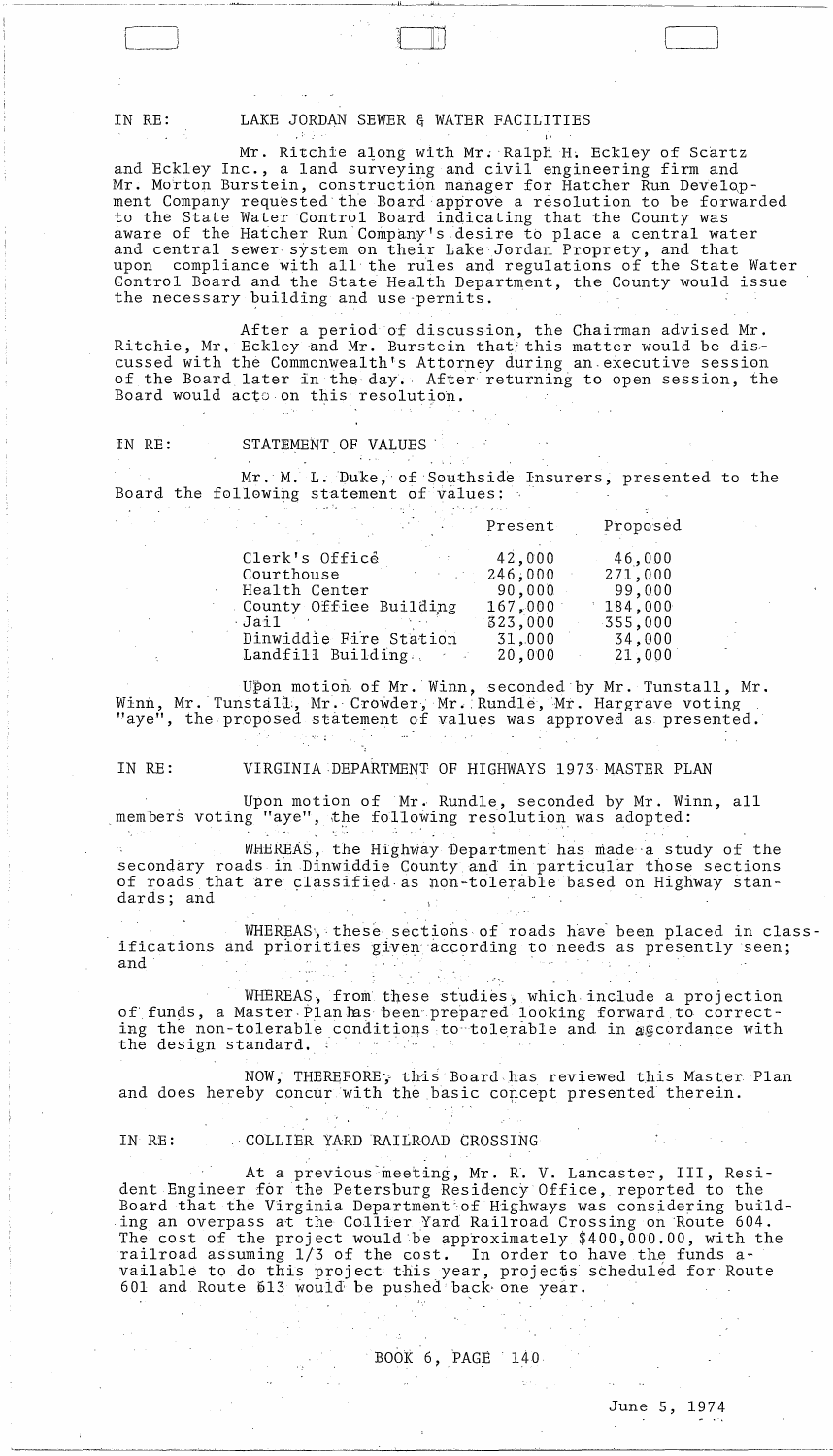Upon motion of Mr. Rundle, seconded by Mr. Winn, Mr. Rundle, Mr. Winn, Mr. Tunstall, Mr, Crowder, Mr. Hargrave voting "aye", the Board of Supervisors agreed with the proposal submitted by the Virginia Department of Highways to construct an overpass over the railroad crossing at Collier Yard on Route 604 and further they agreed with the delaying of implementing the projects on Route 601 and Route 613 in order that funds may be channeled to the Collier Yard project.

# IN RE: REOLCATION OF ROUTE 705 AND 688

Mr. Hargraye asked Mr. Lancaster if he felt the people along Routes 705 and 688 were well enough'informed to realize that portions of these roads were being relocated. Mr. Lancaster answered in the affirmative.

### IN RE: PROPOSED RESOLUTION FOR AREA AGENCY ON AGING

Miss Mary Jones, Human Resources Planner with the Crater Planning District Commission told the Board that the Crater Bistnict Senior Citizens Committee recommended that the Crater Planning District Commission and the member local governments adopt a resolution establishing the Crater District Seniors3 Agency. This agency on aging, which under the provision of the joint exercise of powers of the Code of Virginia, shall have responsibility for the planning for implementation of programs for senior citizens within the Crater Planning District Commission.

At the ;conclusion of a lengthy discussion on this resolution, the Board decided it should wait until the July 3rd meeting to make a decision on this matter. The Gounty Administrator was instructed to inwite Mrs. H. M. C. Barrow, the County's representative on the senior citizens committee to the July 3rd meeting for her comments on this resolution.

### IN RE: APPOINTMENT TO REGIONAL LIBRARY BOARD

Upon motion of Mr. Rundle, secondedbby Mr. Tunstall, all members voting "aye", Miss Ann Galusha, Dinwiddie, Virginia, and Mrs. Thomas C. Zaruba, Sutherland, Virginia were appointed to the Appomattox Regional Library Board of Trustees.

Dinwiddie County is required to have three members on this Board of Trustees, therefore the Board will appoint an additional member within the next 30 days.

#### IN RE: APPLICATION FOR MUSIC FESTIVAL PERMIT

On May 20, 1974, Mr. Matthew Dickerson presented to the County Administrator, an application for a special entertainment permit in order to conduct a music festival at D. C. Statium on Route 631 in Dinwiddie·County. In accordance with the Dinwiddie County Ordinance regulating-such events, the County Administrator mailed to the Board of Supervisors by certified mail, a copy of this application.

The County Administrator told the Board that he had discussed this application with the Commonwealth's Attorney and found it dide mot meet the County's ordinance relating to music or entertaindid that mot meet the county s ordinance relating to music or entertain-<br>ment festivals. The following is a list of deficienceies in the application.

1. Failure to provide a plan for adequate sanitation facilities including garbage, trash and sewerage disposal. Section 4, Paragraph D.

2. Failure to provide a plan for furnishing water for the persons at the festival. Section 4 Paragraph E.

3. Failure to provide a plan for adequate medical facilities. Section 4 Paragraph F.

4. Failure to provide a plan for ddequate parking facilities and traffic control. Section 4. Paragraph G.

5. Failure to provide a plan for adequate fire protection. Section 4. Paragraph H.

 $\sim$  and  $\sim$  1000  $\mu$  .

**Contract Common**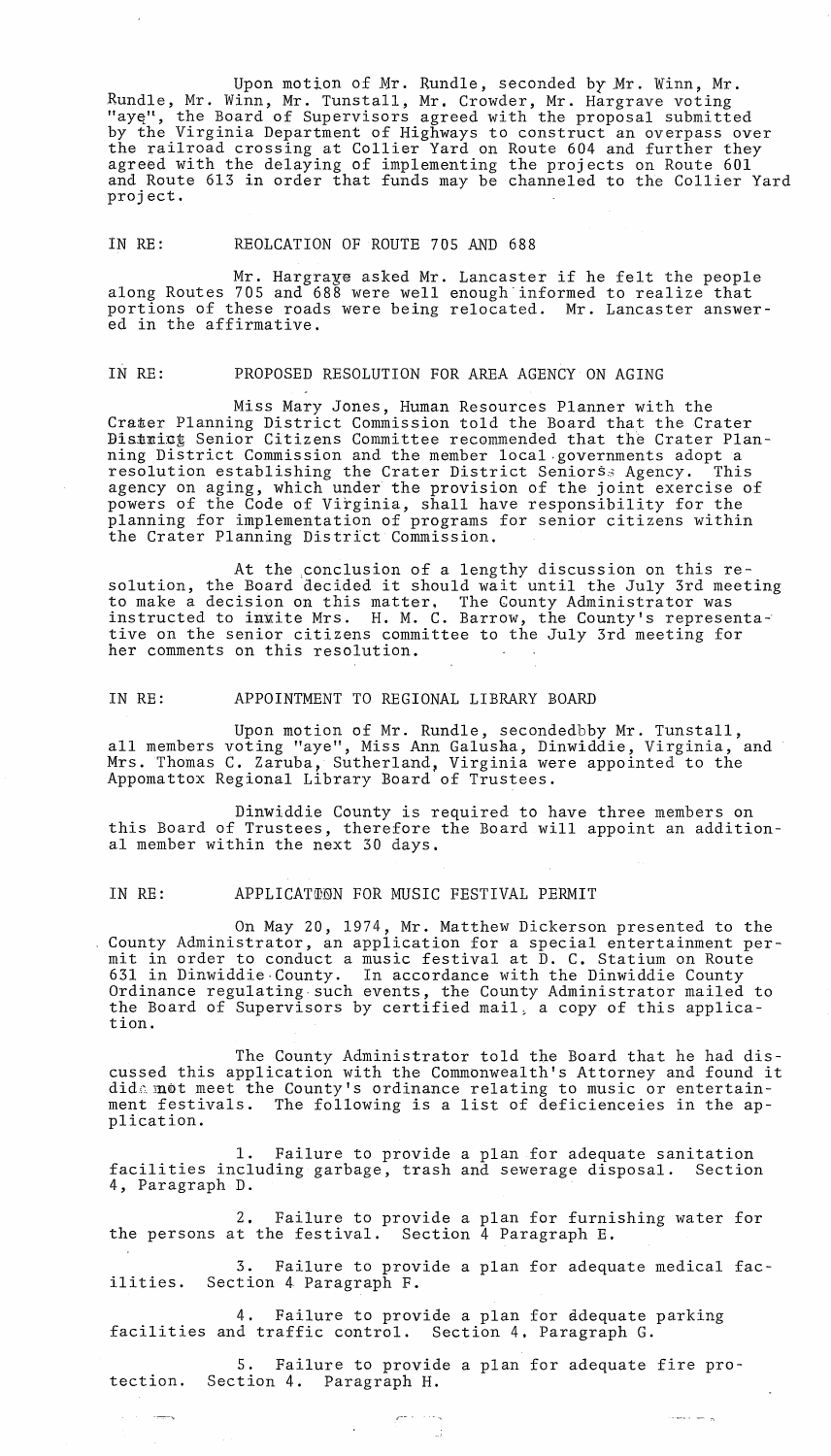6. Failure to provide a plan showing the location of out door lights and shielding devises. Section 4 Paragraph I.

. ) and ( ) and ( ) and ( ) and ( ) and ( ) and ( ) and ( ) and ( ) and ( ) and ( ) and ( ) and ( ) and ( ) and ( ) and ( ) and ( ) and ( ) and ( ) and ( ) and ( ) and ( ) and ( ) and ( ) and ( ) and ( ) and ( ) and ( ) a

 $\begin{pmatrix} \phantom{-} \end{pmatrix}$ 

 $\not\!\!u$ . Failure to give authorization for the Board of Supervisors or its representatives to go on the property. Section 7.

Mr. Hargrave stated that he was not in sympathy with this type of event citing rock concerts in the past that had turned into riots. He pointed out one in particular that happend back this past April in Richmond. The Board stated that they shared Mr. Hargrave's feeling.

Upon motion of Mr. Rundle, seconded by Mr. Winn, all members voting "aye", Mr. Matthew Dickerson's application for a permit to conduct a rock concert was denied.

,IN RE: PURCHASE OF CARS FOR BUILDING INSPECTOR & PROBATION OFFICER

The County Administrator presented to the Board the following bids:

1. Dinwiddie Motor Company, 1974 Mavrick, 2 door sedan.-  $$3,319.00;$  1974 Torino 4 door Pilliard H.TL -  $$3,724.00.$ 

2. From Woody's Chevrolet Inc. Nova 4 door sedan, Model XX69 -  $$3,357.21$ . Malibu 4 door sedan model  $1AC29$  -  $$3,493.30$ .

Upon motion of Mr. Winn, seconded by Mr. Tunstall, Mr. Winn, Mr. Tunstall, Mr. Crowdert, Mr. Rundle, Mr. Hargrave voting "aye", the Board approved the purchase of two cars from Dinwiddie MotoreCompany described as follows: 1974 Mavrick 2 door sedan 250 CID 6 cylinder engine; Cruise-O-Matic Transmission, disc brakes manual front, 5 14 inch radial black sidewall tires, air conditioner.

 $\ddot{\phantom{1}}$ 

IN RE: REZONING APPLICATION P-74-2 PAUL F. MYERS AGENT

This being the time and place as advertised in the Progress-Index on May 22nd and May 29th for the Dinwiddie County Board of Supervisors to conduct a public hearing to consider for adoption an ordinance to amend the zoning map of Dinwiddie County, to change the district classification from Agricultural A-2 , to Business B-2 of a'strip of land varying in depth from 1250 to 600 feet on the Southeastern side of Interstate 85 between parcels #28 and #22 as shown on Section 81 and designated as parcel 29, on said Section 81 of the zoning maps of Dinwiddie County.

No one appeared in behalf of this rezoning request. No one appeared in opposition. Mr. Tunstall stated that Mr. Myers had a previous engagement and could not be at this meeting and had, asked him to answer any question regarding this rezoning.

Several weeks ago the Board of Supervisors had rezoned from Agricultural A-2 to Busines B-2 that portion of land parcel 29 on Section 81 of the zoning map that was located between Interstate 85 and that portion being requested to be rezoned this afternoon.

Upon motion of Mr. Winn, seconded by Mr. Tunstall, all members voting "aye", BE IT ORDAINED BY THE BOARD OF SUPERVISORS OF DINWIDDIE COUNTY, VIRGINIA, that the Zoning Ordinance of the said County, Chapter 1%, Dinwiddie County Code, as adopted April 1, 1970 and as heretofore amended, be further amended by changing from "Agricultural  $A-2$ " to Business  $B-2$  the district classification of the following property shown on Section 81 of the Dinwiddie County Zoning Map: A strip of land lying on the southeastern side of Interstate 85 bounded on the southwest by Parcel #28; on the northwest by a line extending from a point on the boundary line between parcels #22 and 29 600 feet from the right of way of Interstate 85 to a point on the boundary line between Parcel #29 and #28 500 feet from the right of way of Interstate 85; on the northeast by parcel #22 and on the southeast by Parcel #30, said strip being all

BOOL 6, PAGE 141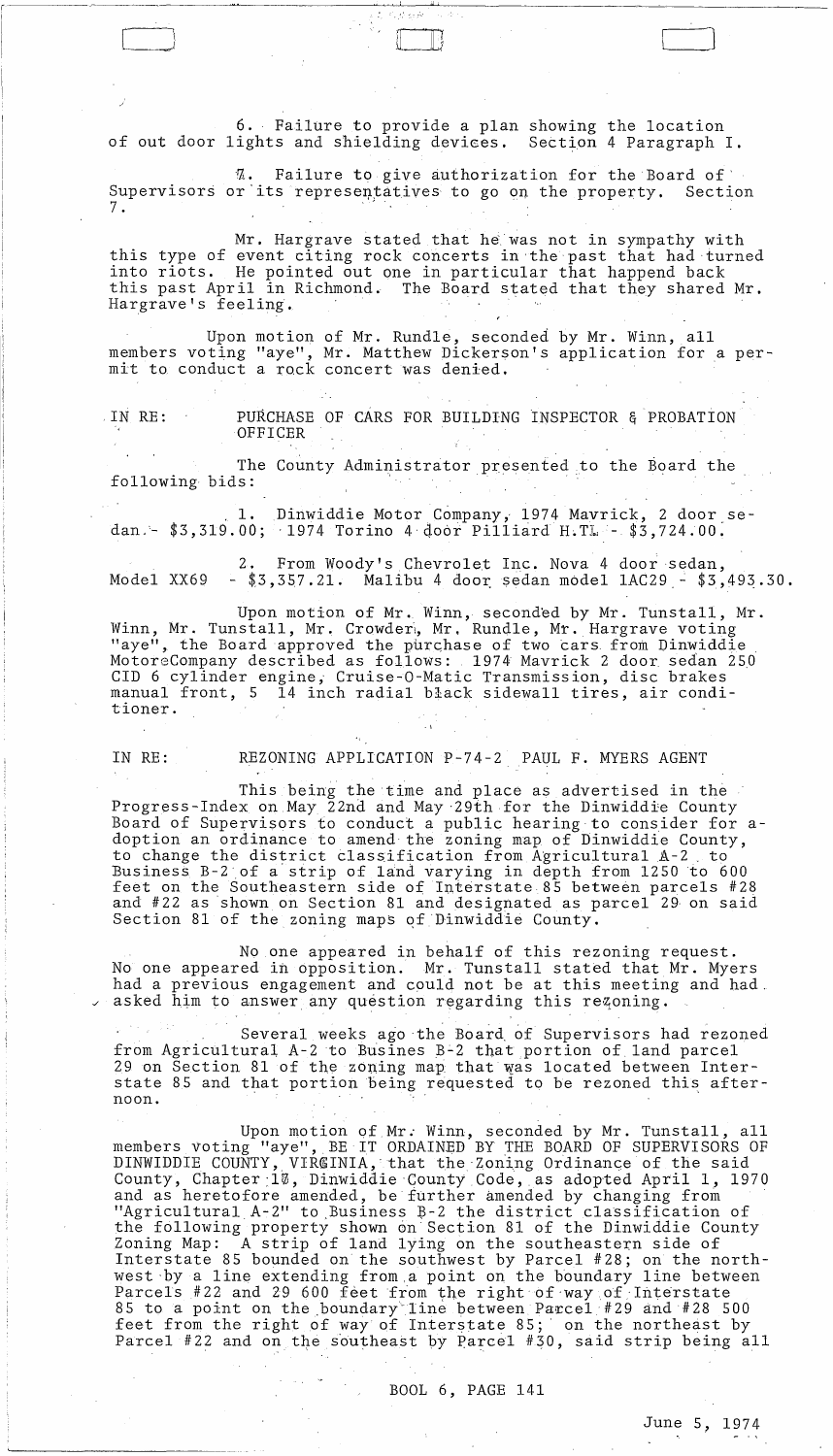of so much of Parcel #29 as lies between Parcel #30 and a line drawn from a point 500 feet from the right of way of Interstate 85 on the southwestern boundary of Parcel #29 to a point 600 feet from the right of way of Interstate 85 on the northeastern boundary of Parcel #29. In all other respects said Zoning Ordinance is reordained.

# IN RE: JOSEPH L. SZAŖO - CONDITIONAL USE PERMIT TRAIDER PARK

Mr. Joseph L. Szabo appeared before the Board and presented a conditional use permit issued to ham on July 13, 1965 by the Board of Supervisors. This conditional use permit gave Mr. sing bourd of supervisors. This conditional use permit gave mi.<br>Szabo permission to construct a trailer park on land parcel 13 as shown on Section 81 of the zoning map of Dinwiddie County. Mr. Szabo has not as of this date begun work on his trailer park. He baabo has not as of this date begun work on his traffer park. He asked the Board if he would be governed by the regulations in effect at the time his conditional use permit was issued, or would he be governed by the regulations in effect now. The Board responded by saying that they believed he would be governed by the regulations in effect now, but the County Administrator would consult with the Commonwealth's Attorney and he would be advised accordingly.

## IN RE: EXECUTIVE SESSION

 $- -$ 

 $\sim 10^{-1}$ 

Upon motion of Mr. Rundle, seconded by Mr. Winn, all members voting "aye", the Board of Supervisors agreed to move into executive session to discuss the purchase of land, sale of land and personnel matters according to Section 2.1-344 Paragraph (1) and (2) of the Code of Virginia as amended.

# IN RE: RETURN FROM EXECUTIVE SESSION

The Board reconvened into open session at 6:10 P.M. Mr. Crowder told the Board that he had another appointment he must keep and therefore he could not remain for the balance of the Board meeting.

# IN RE: RESOLUTION OF,LAKE JORDAN SEWER & WATER FACILITIES

Earlier in the meeting a resolution had been requested by Mr. Ritchie, Mr. Eckley and Mr. Burstein regarding Lake Jordan sewer and water facilities.

Upon motion of Mr. Rundle, seconded by Mr. Tunstall, Mr. Rundle, Mr. Tunstall, Mr. Winn, Mr. Hargrave voting "aye", Mr. Crowder absent, the following resolution was adopted by the Board of Supervisors.

BE IT R£SOLVED BY THE DINWIDDIE COUNTY BOARD OF SUPER-VISORS that the County Administrator advise the State Water Control Board that the installation of water and sewer facilities on the 354 acre tract known as the Lake Jordan Development, lying northwest of U. S. Route 1 and North of State Route 613, by the Hatcher Run Development Company, porpetsyassigns, within the confines of the present boundaries of the Hatcher Run Development Company property in Dinwiddie County, is understood to be planned by the developers and that if the final Planned.Residential Development plans comply with all local ordinances, and that the necessary building and use perair rocal cruinances, and that the necessary barraing and ase per therefor are presented by the Hatcher Run Development Company, provided that the plans meet the requirements of the Virginia Department of Health, the State Water Control Board, the Dinwiddie County Water & Sewer Authority, and the Dinwiddie County Board of Supervisors.

# IN RE: AUTHORIZATION FOR WATER & SEWER STUDY AT COURTHOUSE

Mr. William Moseley of Moseley Henning and Associates, the County's architect, previously had advised the Board that they should have a water and sewer study made of the Courthouse area in order to determine what type of sewerage facilities would be needed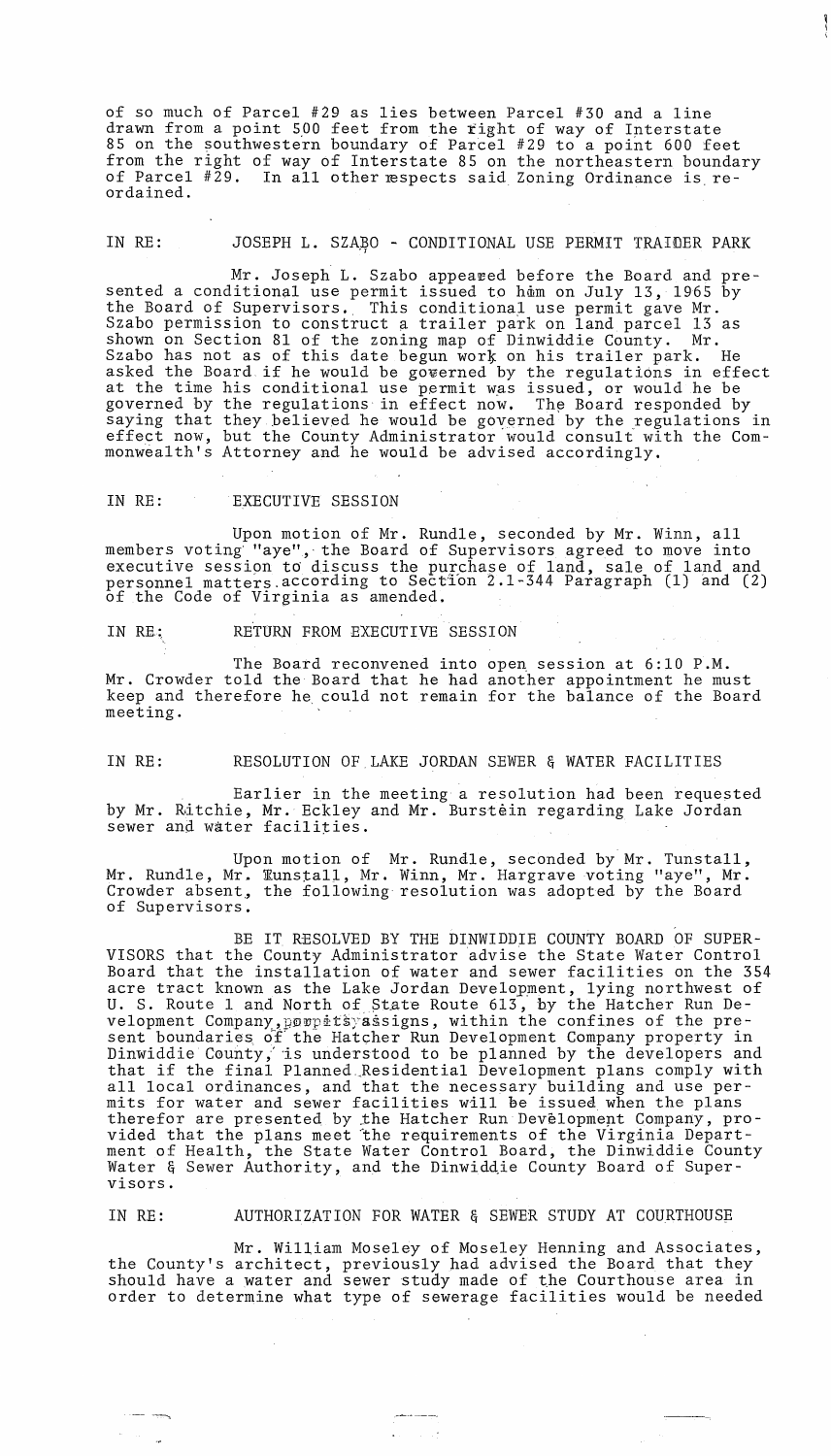for the new Courthouse complex. In addition, this study would help determine the best location for the Courthouse complex.

. .

R. Stuart Royer and;Associates, the engineering firm working with the Dinwiddie County Water Authority had proposed to do the water and sewer study of the Courthouse area for  $$1850.00$ .

Upon motion of Mr. Rundle, seconded by Mr. Winn, Mr. Rundle, Mr. Winn, Mr. Tunstall, Mr. Hargrave voting "aye", Mr. Crowder absent, Mr. William W. Moseley was authorized to contract with R. Stuart Royer and Associates to have a sewer and water survey made of the Courthouse area, for a cost of  $$1850.00$ .

## IN RE: APPRAISALS OF LAND FOR COURTHOUSE COMPLEX

Mr. William W. Moseley had, approximately two weeks ago, advised the Board to have appraisals made of the property that they were considering purchasing for the courthouse complex. Mr. Moseley was instructed to contact several real estate appraising firms for bids on doing this work. The following is a list of the firms responding to Mr. Moseley's request.

1. Mr. A: K. Butterworth declined to submit a bid.

2. Mr. Linwood M., Iron of Richmond was unable to do so because of previous commitments:, but would be happy to submit a bid in approximately 2 weeks.

3. Rountree and Associates of Richmond, submitted a bid of \$3,500.00.

Watson and Barton Inc, of Richmond submitted a bid of \$3,000.00.

The Board felt that an appraiser from the area should be used to appraise the property, therefore, they did not take action upon any of the bids submitted,

Upon motion of Mr. Tunstall, seconded by Mr. Rundle, Mr. Rundle, Mr. Tunstall, MR. Winn, Mr. Hargrave voting "aye", Mr. Crowder absent, the County. Administrator was instructed to'have' the property that the County is considering purchasing for the courthouse complex appraised'.

IN RE: EXTENSTON OF CONTRACT WITH MOSELEY HENNING & ASSOCIATES INC.

The County Administrator presented to the Board a letter from Mr. 'William W.' Moseley requesting that his contract with the County be increased from \$3800 to \$4500 to cover the increased time and cost resulting from the Board having a water and sewer survey done of'the Courthouse area and appraisal done'of the land the Board of Supervisors has under consideration for purchase.

Upon motion of Mr. Rundle, seconded by Mr. Winn, Mr. Rundle, Mr. Winn, Mr. Tunstall, Mr. Hargrave voting "aye", Mr. Crowder absent, the Board approved the increase in the contract with Moseley Henning Associates Inc. from  $$3800.00$  to  $$4500.00$ .

# IN RE: PAINTING OF COURTHOUSE

At a previous meeting, the County Administrator had discussed with the Board about painting the inside and the outside arseassed with the Board assac partiting the inside and the satisfact in painting the Circuit Court room.

BOOK 6, PAGE 142